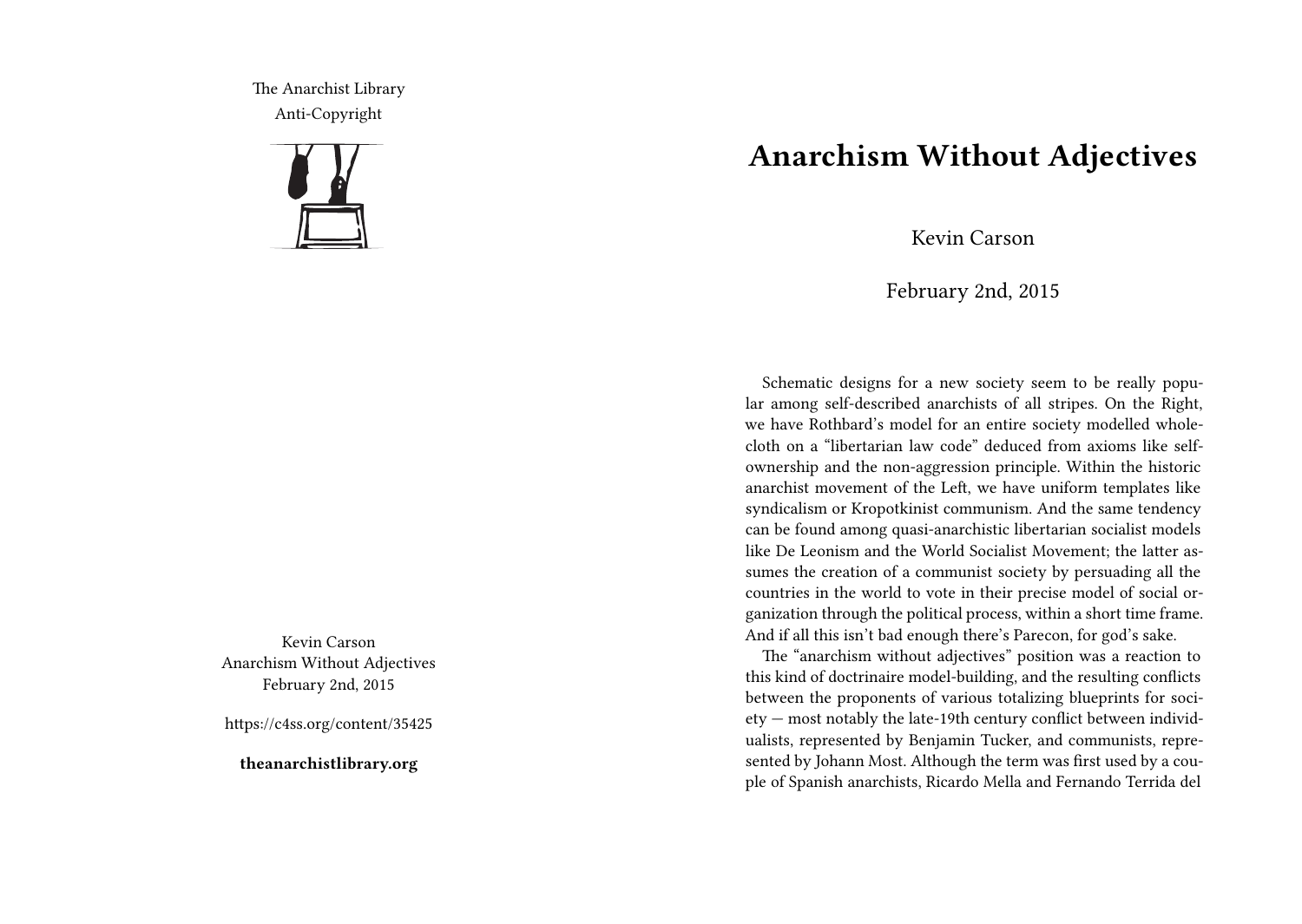Marmol (whom Voltairine de Cleyre met in London in 1897). Errico Malatesta and Max Nettlau adopted the position, and de Cleyre and Dyer Lum became its most visible American proponents. The basic idea was that anarchists should stop feuding over the specific economic model of a future anarchist society, and leave that for people to work out for themselves as they saw fit. Economic ideas like Proudhon's mutualism, Tucker's individualist free enterprise and Kropotkin's communism were complementary, and in a poststate society a hundred flowers would bloom from one locality, one social grouping, to the next.

David Graeber has argued for something like this. He expresses skepticism that anything like anarcho-capitalism could exist for very long on a significant scale, with a large number of people willingly working as wage laborers for a minority, so long as access to the means of production is relatively easy and there are no cops to exclude people from vacant land. After all, Robinson Crusoe's "master" relationship over Friday depended on him having already "appropriated" the entire island and having a gun. But so long as economic arrangements are a matter of negotiation between equals, and nobody's in a position to call in men with guns to enforce their will on others, he's happy to just wait and see what happens.

So what can we say about the general outlines of a stateless society? First, it will emerge as a result of the ongoing exhaustion, hollowing out and retreat of large hierarchical institutions like state, corporation, large bureaucratic university, etc. It will generally be based on some kind of horizontalism (prefigured by movements like the Arab Spring, M15 and Occupy) combined with self-managed local institutions. Second, its building blocks will be the counter-institutions cropping up everywhere even now to fill the void left as state and corporation erode: Community gardens, permaculture, squats, hackerspaces, alternative currency systems, commons-based peer production, the sharing economy, and in general all forms of social organization based on voluntary cooper-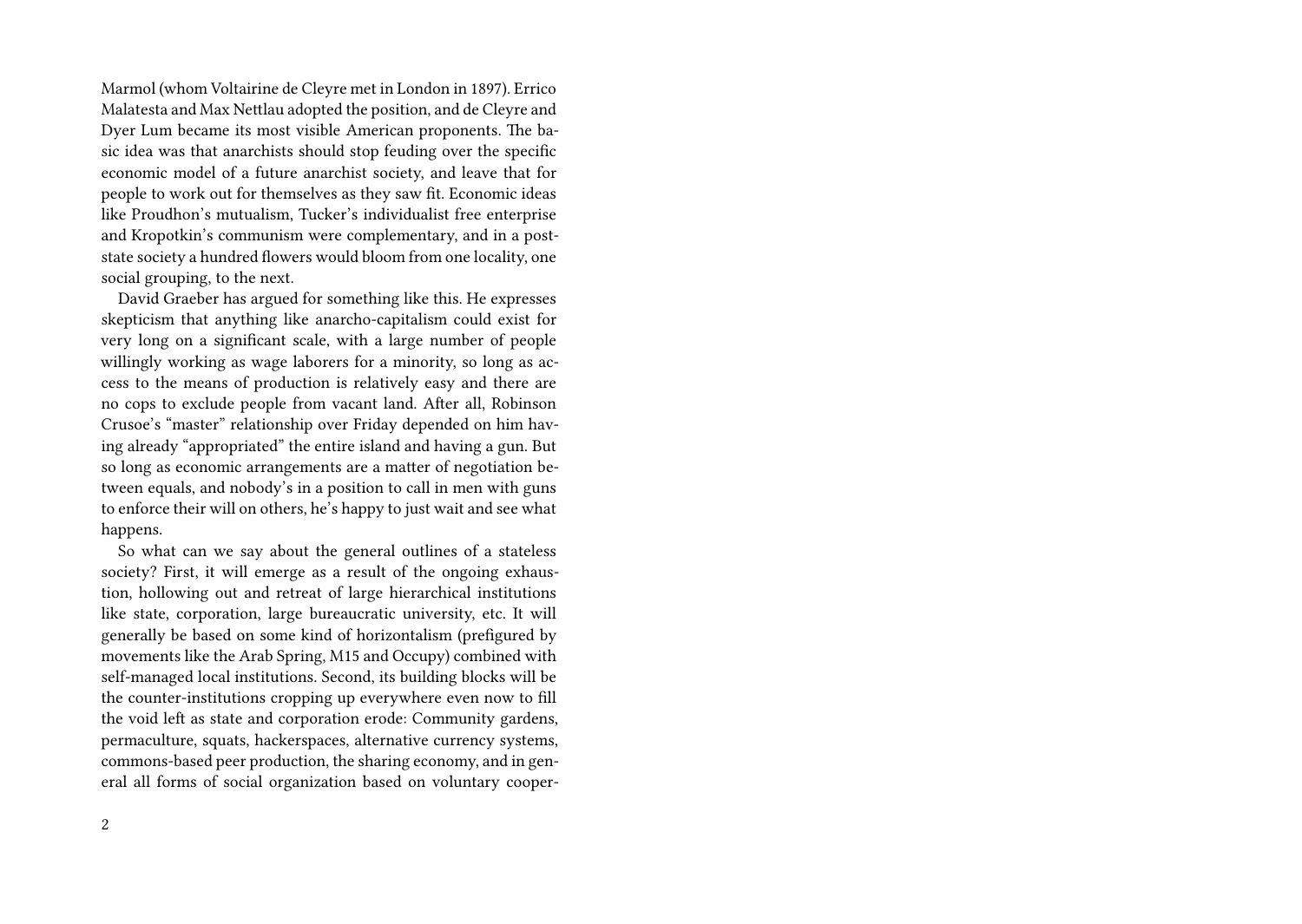ation and new ultra-efficient technologies of small-scale production. And third, to the extent that it reflects any common ideology at all, it will be an attachment to values like personal autonomy, freedom, cooperation and social solidarity. But the specifics will be worked out in a thousand particular ways, far too diverse to be encompassed by any verbal model like "communism" or "markets" (in the sense of the cash nexus).

I expect a wide variation in small-scale institutions, both within and between communities: workers' collectives, business firms, cooperatives, p2p networks, etc. Multi-family social units like squats, cohousing projects and extended family compounds may take practice autarkic communism internally and take advantage of smallscale machinery to meet most of their needs through direct production, while obtaining the rest through exchange on the market. Property rules in land and enterprise ownership will vary from one community to the next.

Even if we stipulate starting from basic assumptions like the broadest understanding of self-ownership and the nonaggression principle (not that even a majority of the anarchist movement actually comes from the philosophical tradition which regards these as words to conjure with), that means very little in terms of the practical rules that can be deduced from them. There is simply no way, starting from basic axioms like self-ownership and nonaggression, to deduce any particular rules that are both obvious and necessary on issues like (for example) whether I have the right to intervene to stop an animal being tortured by its "owner," or what the specific rules should be for squatters' rights and constructive abandonment of a property long left idle.

Even the definition of physical aggression against an individual is, to a large extent, culturally defined. The surrounding environment impinges on the physical body in a million different ways, and the boundary between those that are considered aggressive and those not (like photons or sound waves that physically affect the sensory organs and subsequently the nervous system and in